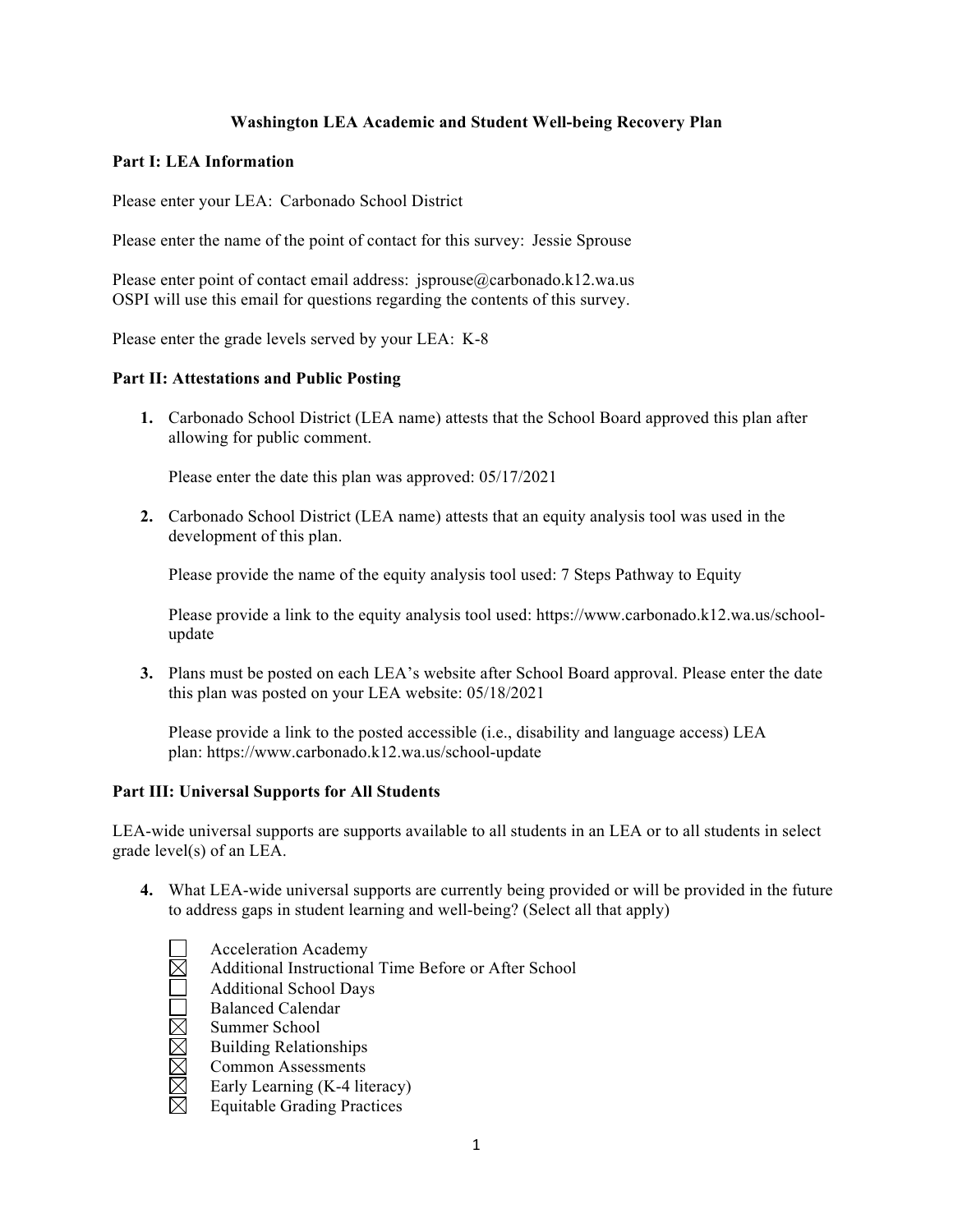|                        | Extended Day Partnerships (CBOs)                                                   |
|------------------------|------------------------------------------------------------------------------------|
|                        | <b>Extracurricular Activities</b>                                                  |
|                        | <b>High-quality Tutoring</b>                                                       |
| $\overline{\boxtimes}$ | <b>Inclusionary Practices</b>                                                      |
|                        | Mastery Learning/Project-Based learning                                            |
|                        | Multi-tiered System of Supports                                                    |
|                        | Narrowing Standards                                                                |
|                        | Professional Learning                                                              |
|                        | <b>SEL</b> and Mental Health Supports                                              |
|                        | Strategic Staffing (teacher advocates, advisory, looping)                          |
| X                      | <b>Student Voice and Perception</b>                                                |
|                        | Transition Supports (Pre-K-Elem; Elem- MS; MS-HS; HS-post-secondary/career/beyond) |
|                        | Other                                                                              |
|                        |                                                                                    |

# **Part IV: Diagnostic Assessments**

Diagnostic assessment is a particular type of formative assessment intended to help educators identify students' specific knowledge, skills, and understanding in order to build on each student's strengths and specific needs. Because of their domain specificity and design, diagnostic assessments can guide curriculum planning in more specific ways than most summative assessments.

**5.** Please select the **academic** diagnostic assessments predominantly used in each grade level in your LEA to monitor, assess, and target supports for student learning. The list below is not exhaustive and contains places to include diagnostics not listed.

|     | <b>Academic Diagnostic Assessments</b>          |
|-----|-------------------------------------------------|
|     | Accelerated Reader (AR)                         |
|     | AIMSweb                                         |
|     | Amplify Insight (CCSS)                          |
|     | Assessment and Learning in Knowledge Spaced     |
|     | (ALEKS)                                         |
|     | CPAA (NWEA)                                     |
|     | Curriculum-Based Assessments (e.g.,             |
|     | Macmillan/McGraw-Hill, Math180, MobyMax,        |
|     | Rocket Math, TenMarks)                          |
| IXI | <b>DIBELS</b>                                   |
|     | Discovery Education Predictive Assessment       |
|     | DRA (Developmental Reading Assessment)          |
|     | DRP (Degrees of Reading Power)                  |
|     | EasyCBM                                         |
|     | FAST (Formative Assessment System for Teachers) |
|     | Fountas & Pinnell                               |
|     | Gates Macginitie                                |
|     | <b>GMADE</b>                                    |
|     | GOLD (WaKids)                                   |
|     | <b>GRADE</b>                                    |
|     | iReady                                          |
|     | <b>IRLA</b>                                     |
|     | iStation                                        |
|     | ITBS (Iowa Test of Basic Skills)                |
|     | IXI.                                            |
|     | KARK (Kindergarten Assessment Resource Kit)     |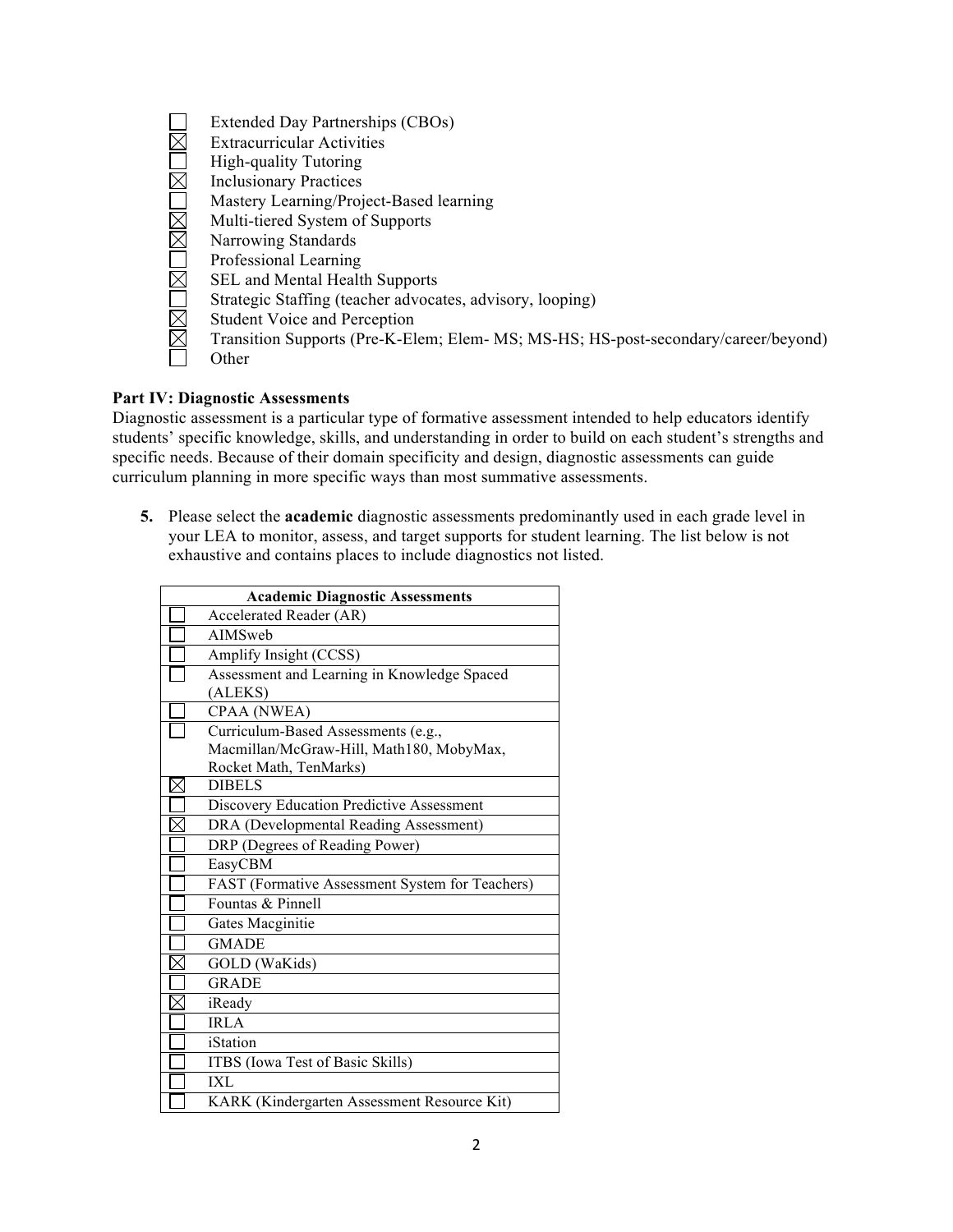| <b>Academic Diagnostic Assessments</b> |                                                    |  |
|----------------------------------------|----------------------------------------------------|--|
|                                        | Lexia                                              |  |
|                                        | <b>MAP</b> Math                                    |  |
|                                        | <b>MAP</b> Reading                                 |  |
|                                        | <b>Mastery Connect</b>                             |  |
|                                        | McLeod Assessment of Reading Comprehension         |  |
|                                        | OSPI Screeners for Literacy Skills Associated with |  |
|                                        | Dyslexia                                           |  |
|                                        | <b>PALS</b>                                        |  |
|                                        | Read 180 (assessment tools)                        |  |
| $\boxtimes$                            | Read Well                                          |  |
|                                        | Really Great Reading - Diagnostic Decoding Surveys |  |
|                                        | <b>Running Records</b>                             |  |
| $\boxtimes$                            | <b>Sight Words</b>                                 |  |
| $\boxtimes$                            | <b>Smarter Balanced ELA Interim Assessments</b>    |  |
|                                        | <b>Smarter Balanced ELA Summative Assessments</b>  |  |
| $\boxtimes$                            | <b>Smarter Balanced Math Interim Assessments</b>   |  |
| $\boxtimes$                            | <b>Smarter Balanced Math Summative Assessments</b> |  |
|                                        | SMI (Scholastic Math Inventory SAM/MI)             |  |
|                                        | SPI (Scholastic Phonics Inventory SAM/PI)          |  |
|                                        | SpringBoard Assessments                            |  |
|                                        | SRI (Scholastic Reading Inventory SAM/RI)          |  |
|                                        | <b>STAR Early Literacy</b>                         |  |
|                                        | <b>STAR Math</b>                                   |  |
|                                        | <b>STAR Reading</b>                                |  |
|                                        | Success for All (SFA)                              |  |
|                                        | SuccessNet                                         |  |
|                                        | Teacher Made Assessment/District Made              |  |
|                                        | Assessment/Classroom Based Assessment              |  |
|                                        | <b>Teacher Recommendation</b>                      |  |
|                                        | Universal Screener list of tools                   |  |
|                                        | Universal Screener Guide                           |  |
|                                        | <b>WA-KIDS</b>                                     |  |
|                                        | WIDA MODEL for Kindergarten                        |  |
|                                        | WIDA MODEL (Grades 1-12)                           |  |
|                                        | Other                                              |  |

Please select the **well-being** diagnostic assessments predominantly used in each grade level in your LEA to monitor, assess, and target supports for student well-being. Well-being includes but is not limited to mental health and social-emotional learning. The list below is not exhaustive and contains places to include diagnostics not listed.

| <b>Well-Being Diagnostic Assessments</b>            |
|-----------------------------------------------------|
| <b>ACE</b>                                          |
| Amplify Insight (CCSS)                              |
| <b>CEE</b>                                          |
| Curriculum-Based Assessments (e.g.,                 |
| Macmillan/McGraw-Hill, Math180, MobyMax,            |
| Rocket Math, TenMarks)                              |
| Other - Write In (Required) District survey, school |
| counselor check-ins, CharacterStrong curriculum     |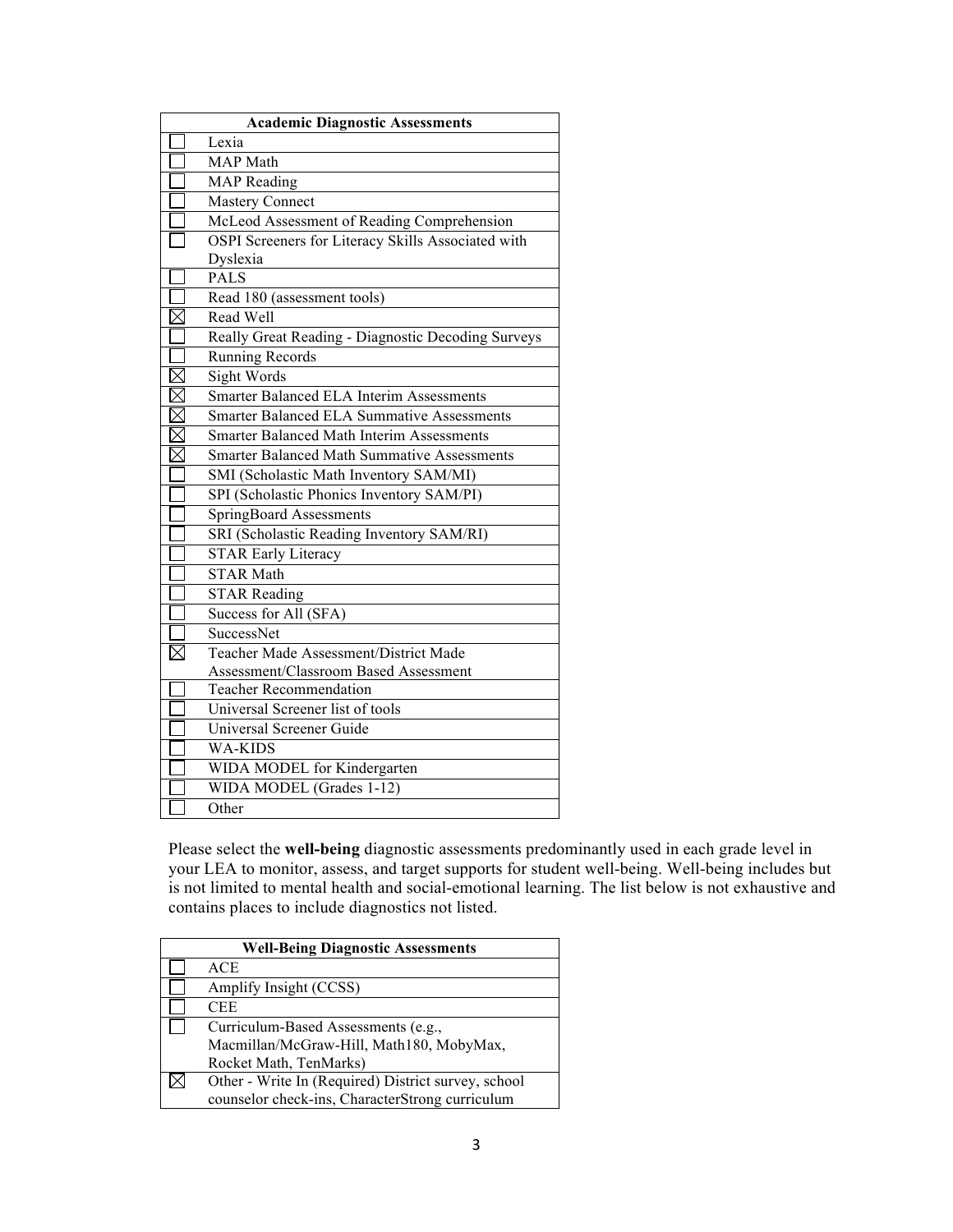| <b>Well-Being Diagnostic Assessments</b> |
|------------------------------------------|
| Panorama Education School Climate Survey |
| <b>Student COVID Impact Surveys</b>      |
| <b>SWIS</b>                              |
| Teacher Made Assessment/District Made    |
| Assessment/Classroom Based Assessment    |
| <b>Teacher Recommendation</b>            |
| Universal Screener list of tools         |
| Universal Screener Guide                 |
| WA-KIDS                                  |
| Well-being resources                     |
|                                          |

**6.** For each **academic** diagnostic assessment predominantly used across your LEA, please select all grade levels using that assessment.

|             | <b>Academic Diagnostic Assessments</b>             | Grade(s) |
|-------------|----------------------------------------------------|----------|
|             | <b>Accelerated Reader (AR)</b>                     |          |
|             | AIMSweb                                            |          |
|             | Amplify Insight (CCSS)                             |          |
|             | Assessment and Learning in Knowledge Spaced        |          |
|             | (ALEKS)                                            |          |
|             | CPAA (NWEA)                                        |          |
|             | Curriculum-Based Assessments (e.g.,                |          |
|             | Macmillan/McGraw-Hill, Math180, MobyMax,           |          |
|             | Rocket Math, TenMarks)                             |          |
| $\boxtimes$ | <b>DIBELS</b>                                      | $K-5$    |
|             | Discovery Education Predictive Assessment          |          |
| $\boxtimes$ | DRA (Developmental Reading Assessment)             | K        |
|             | DRP (Degrees of Reading Power)                     |          |
|             | EasyCBM                                            |          |
|             | FAST (Formative Assessment System for Teachers)    |          |
|             | Fountas & Pinnell                                  |          |
|             | Gates Macginitie                                   |          |
|             | <b>GMADE</b>                                       |          |
| $\boxtimes$ | <b>GOLD</b> (WaKids)                               | K        |
|             | <b>GRADE</b>                                       |          |
|             | iReady                                             | $K-8$    |
|             | <b>IRLA</b>                                        |          |
|             | iStation                                           |          |
|             | ITBS (Iowa Test of Basic Skills)                   |          |
|             | <b>IXL</b>                                         |          |
|             | KARK (Kindergarten Assessment Resource Kit)        |          |
|             | Lexia                                              |          |
|             | MAP Math                                           |          |
|             | <b>MAP</b> Reading                                 |          |
|             | <b>Mastery Connect</b>                             |          |
|             | McLeod Assessment of Reading Comprehension         |          |
|             | OSPI Screeners for Literacy Skills Associated with |          |
|             | Dyslexia                                           |          |
|             | <b>PALS</b>                                        |          |
|             | Read 180 (assessment tools)                        |          |
|             | Read Well                                          | $K-2$    |
|             | Really Great Reading - Diagnostic Decoding Surveys |          |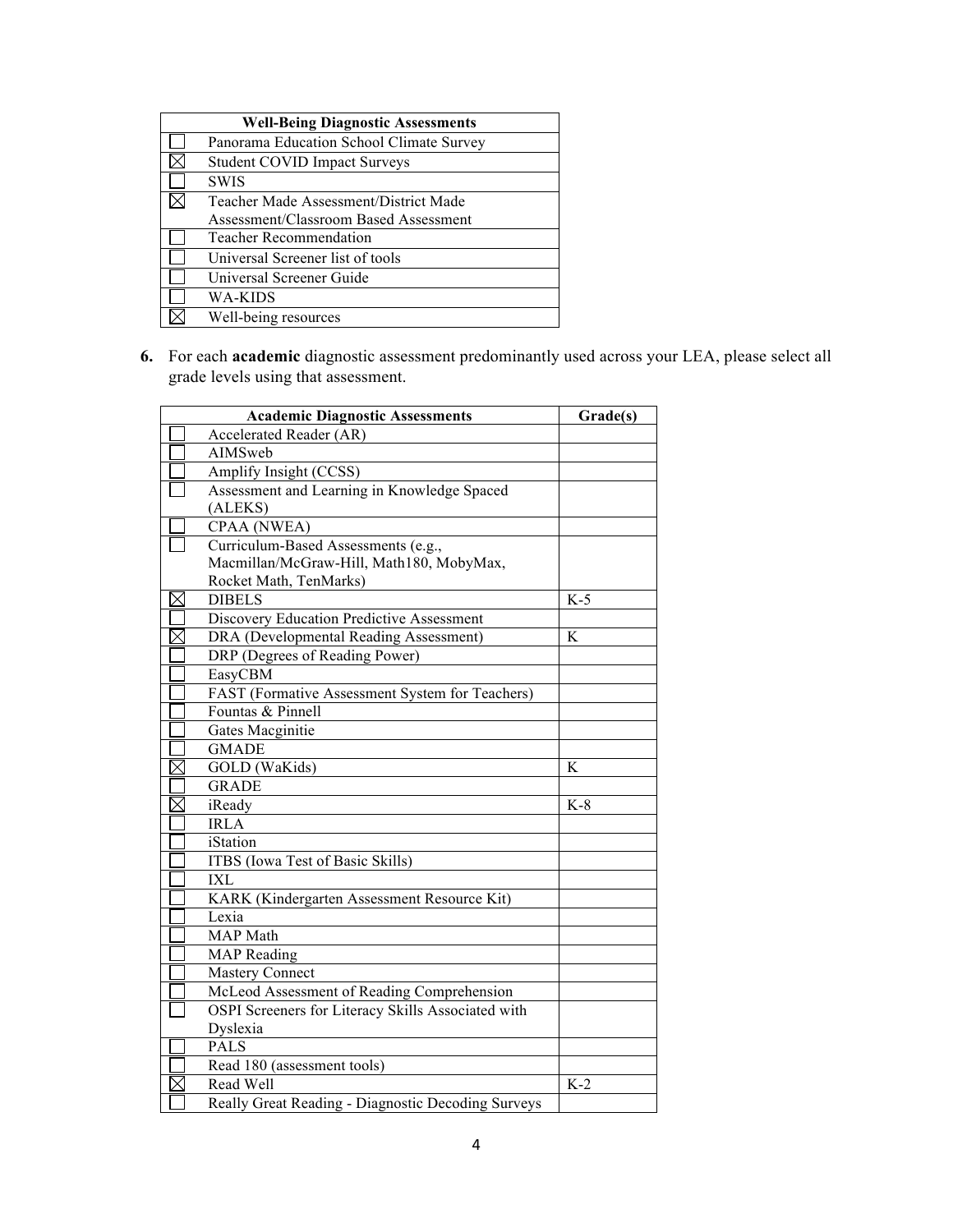| <b>Academic Diagnostic Assessments</b><br>Grade(s) |         |  |
|----------------------------------------------------|---------|--|
| <b>Running Records</b>                             |         |  |
| Sight Words                                        | $K-1$   |  |
| <b>Smarter Balanced ELA Interim Assessments</b>    | $3 - 8$ |  |
| <b>Smarter Balanced ELA Summative Assessments</b>  | $3 - 8$ |  |
| <b>Smarter Balanced Math Interim Assessments</b>   | $3 - 8$ |  |
| <b>Smarter Balanced Math Summative Assessments</b> | $3 - 8$ |  |
| SMI (Scholastic Math Inventory SAM/MI)             |         |  |
| SPI (Scholastic Phonics Inventory SAM/PI)          |         |  |
| <b>SpringBoard Assessments</b>                     |         |  |
| SRI (Scholastic Reading Inventory SAM/RI)          |         |  |
| <b>STAR Early Literacy</b>                         |         |  |
| <b>STAR Math</b>                                   |         |  |
| <b>STAR Reading</b>                                |         |  |
| Success for All (SFA)                              |         |  |
| SuccessNet                                         |         |  |
| Teacher Made Assessment/District Made              | $K-8$   |  |
| Assessment/Classroom Based Assessment              |         |  |
| <b>Teacher Recommendation</b>                      |         |  |
| Universal Screener list of tools                   |         |  |
| Universal Screener Guide                           |         |  |
| WA-KIDS                                            |         |  |
| WIDA MODEL for Kindergarten                        |         |  |
| WIDA MODEL (Grades 1-12)                           |         |  |
| Other                                              |         |  |

For each **well-being** diagnostic assessment predominantly used across your LEA, please select all grade levels using that assessment.

| <b>Well-Being Diagnostic Assessments</b>            | Grade(s) |
|-----------------------------------------------------|----------|
| ACE                                                 |          |
| Amplify Insight (CCSS)                              |          |
| <b>CEE</b>                                          |          |
| Curriculum-Based Assessments (e.g.,                 |          |
| Macmillan/McGraw-Hill, Math180, MobyMax,            |          |
| Rocket Math, TenMarks)                              |          |
| Other - Write In (Required) District survey, school | $K-8$    |
| counselor check-ins, CharacterStrong curriculum     |          |
| Panorama Education School Climate Survey            |          |
| <b>Student COVID Impact Surveys</b>                 | $6 - 8$  |
| <b>SWIS</b>                                         |          |
| Teacher Made Assessment/District Made               |          |
| Assessment/Classroom Based Assessment               |          |
| <b>Teacher Recommendation</b>                       |          |
| Universal Screener list of tools                    |          |
| Universal Screener Guide                            |          |
| WA-KIDS                                             |          |
| Well-being resources                                | $K-8$    |

**7.** For each **academic** diagnostic assessment used across your LEA, please select the frequency with which each diagnostic tool is used to monitor, assess, and target supports for student learning.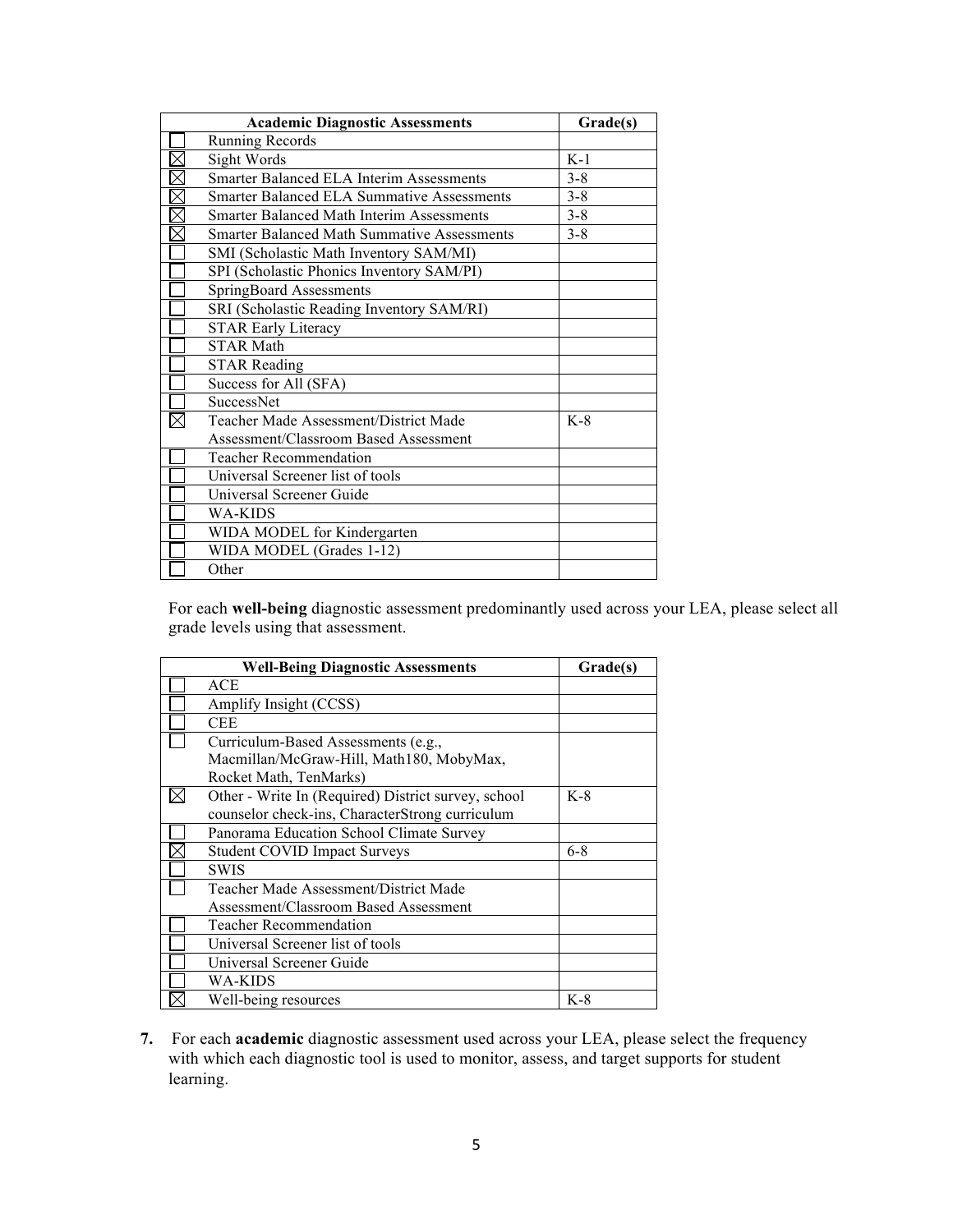|             | <b>Academic Diagnostic Assessments</b>                                                       | Grade(s) | Once per<br><b>School</b><br>Year | <b>Multiple</b><br><b>Times</b> per<br><b>School</b><br>Year |
|-------------|----------------------------------------------------------------------------------------------|----------|-----------------------------------|--------------------------------------------------------------|
|             | Accelerated Reader (AR)                                                                      |          |                                   |                                                              |
|             | AIMSweb                                                                                      |          |                                   |                                                              |
|             | Amplify Insight (CCSS)                                                                       |          |                                   |                                                              |
|             | Assessment and Learning in Knowledge Spaced                                                  |          |                                   |                                                              |
|             | (ALEKS)                                                                                      |          |                                   |                                                              |
|             | CPAA (NWEA)                                                                                  |          |                                   |                                                              |
|             | Curriculum-Based Assessments (e.g.,                                                          |          |                                   |                                                              |
|             | Macmillan/McGraw-Hill, Math180, MobyMax,                                                     |          |                                   |                                                              |
|             | Rocket Math, TenMarks)                                                                       |          |                                   |                                                              |
| $\boxtimes$ | <b>DIBELS</b>                                                                                | $K-5$    |                                   | X                                                            |
|             | Discovery Education Predictive Assessment                                                    |          |                                   |                                                              |
|             | DRA (Developmental Reading Assessment)                                                       | K        |                                   | X                                                            |
|             | DRP (Degrees of Reading Power)                                                               |          |                                   |                                                              |
|             | EasyCBM                                                                                      |          |                                   |                                                              |
|             | FAST (Formative Assessment System for Teachers)                                              |          |                                   |                                                              |
|             | Fountas & Pinnell                                                                            |          |                                   |                                                              |
|             | Gates Macginitie                                                                             |          |                                   |                                                              |
|             | <b>GMADE</b>                                                                                 |          |                                   |                                                              |
|             | GOLD (WaKids)                                                                                | K        |                                   | X                                                            |
|             | <b>GRADE</b>                                                                                 |          |                                   |                                                              |
|             | iReady                                                                                       | $K-8$    |                                   | X                                                            |
|             | <b>IRLA</b>                                                                                  |          |                                   |                                                              |
|             | iStation                                                                                     |          |                                   |                                                              |
|             | ITBS (Iowa Test of Basic Skills)                                                             |          |                                   |                                                              |
|             | IXL                                                                                          |          |                                   |                                                              |
|             | KARK (Kindergarten Assessment Resource Kit)                                                  |          |                                   |                                                              |
|             | Lexia                                                                                        |          |                                   |                                                              |
|             | MAP Math                                                                                     |          |                                   |                                                              |
|             | <b>MAP</b> Reading                                                                           |          |                                   |                                                              |
|             | <b>Mastery Connect</b>                                                                       |          |                                   |                                                              |
|             | McLeod Assessment of Reading Comprehension                                                   |          |                                   |                                                              |
|             | OSPI Screeners for Literacy Skills Associated with                                           |          |                                   |                                                              |
|             | Dyslexia                                                                                     |          |                                   |                                                              |
|             | PALS                                                                                         |          |                                   |                                                              |
|             | Read 180 (assessment tools)                                                                  |          |                                   |                                                              |
| $\boxtimes$ | Read Well                                                                                    | $K-2$    |                                   | X                                                            |
|             | Really Great Reading - Diagnostic Decoding Surveys                                           |          |                                   |                                                              |
|             | <b>Running Records</b>                                                                       |          |                                   |                                                              |
|             | Sight Words<br>Smarter Balanced ELA Interim Assessments                                      | $K-1$    |                                   | X                                                            |
| MØØØ        |                                                                                              | $3 - 8$  | X<br>X                            |                                                              |
|             | <b>Smarter Balanced ELA Summative Assessments</b>                                            | $3 - 8$  | X                                 |                                                              |
| $\boxtimes$ | Smarter Balanced Math Interim Assessments                                                    | $3 - 8$  | X                                 |                                                              |
|             | <b>Smarter Balanced Math Summative Assessments</b><br>SMI (Scholastic Math Inventory SAM/MI) | $3 - 8$  |                                   |                                                              |
|             |                                                                                              |          |                                   |                                                              |
|             | SPI (Scholastic Phonics Inventory SAM/PI)<br>SpringBoard Assessments                         |          |                                   |                                                              |
|             | SRI (Scholastic Reading Inventory SAM/RI)                                                    |          |                                   |                                                              |
|             | <b>STAR Early Literacy</b>                                                                   |          |                                   |                                                              |
|             | <b>STAR Math</b>                                                                             |          |                                   |                                                              |
|             | <b>STAR Reading</b>                                                                          |          |                                   |                                                              |
|             |                                                                                              |          |                                   |                                                              |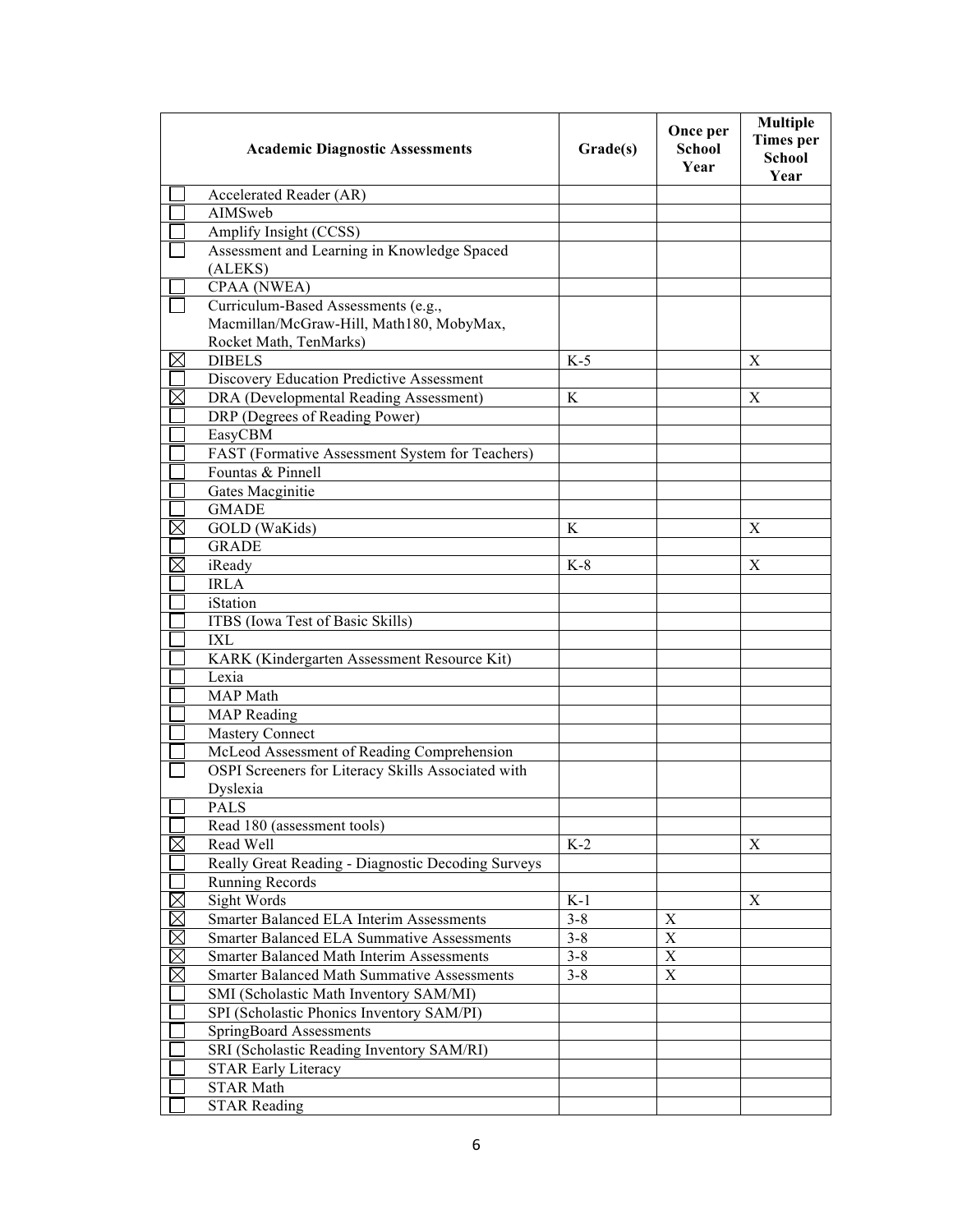| <b>Academic Diagnostic Assessments</b> | Grade(s) | Once per<br><b>School</b><br>Year | <b>Multiple</b><br><b>Times</b> per<br><b>School</b><br>Year |
|----------------------------------------|----------|-----------------------------------|--------------------------------------------------------------|
| Success for All (SFA)                  |          |                                   |                                                              |
| <b>SuccessNet</b>                      |          |                                   |                                                              |
| Teacher Made Assessment/District Made  | $K-8$    |                                   | $\boldsymbol{X}$                                             |
| Assessment/Classroom Based Assessment  |          |                                   |                                                              |
| <b>Teacher Recommendation</b>          |          |                                   |                                                              |
| Universal Screener list of tools       |          |                                   |                                                              |
| Universal Screener Guide               |          |                                   |                                                              |
| WA-KIDS                                |          |                                   |                                                              |
| WIDA MODEL for Kindergarten            |          |                                   |                                                              |
| WIDA MODEL (Grades 1-12)               |          |                                   |                                                              |
| Other                                  |          |                                   |                                                              |

For each **well-being** diagnostic assessment used across your LEA, please select the frequency with which each diagnostic tool is used to monitor, assess, and target supports for student wellbeing. Well-being includes but is not limited to mental health and social-emotional learning.

|   | <b>Well-Being Diagnostic Assessments</b>            | Grade(s) | Once per<br>School<br>Year | <b>Multiple</b><br><b>Times</b> per<br><b>School</b><br>Year |
|---|-----------------------------------------------------|----------|----------------------------|--------------------------------------------------------------|
|   | <b>ACE</b>                                          |          |                            |                                                              |
|   | Amplify Insight (CCSS)                              |          |                            |                                                              |
|   | <b>CEE</b>                                          |          |                            |                                                              |
|   | Curriculum-Based Assessments (e.g.,                 |          |                            |                                                              |
|   | Macmillan/McGraw-Hill, Math180, MobyMax,            |          |                            |                                                              |
|   | Rocket Math, TenMarks)                              |          |                            |                                                              |
| ⊠ | Other - Write In (Required) District survey, school | $K-8$    |                            | $\boldsymbol{X}$                                             |
|   | counselor check-ins, CharacterStrong curriculum     |          |                            |                                                              |
|   | Panorama Education School Climate Survey            |          |                            |                                                              |
|   | <b>Student COVID Impact Surveys</b>                 | $K-8$    | $\boldsymbol{X}$           |                                                              |
|   | <b>SWIS</b>                                         |          |                            |                                                              |
|   | Teacher Made Assessment/District Made               |          |                            |                                                              |
|   | Assessment/Classroom Based Assessment               |          |                            |                                                              |
|   | <b>Teacher Recommendation</b>                       |          |                            |                                                              |
|   | Universal Screener list of tools                    |          |                            |                                                              |
|   | Universal Screener Guide                            |          |                            |                                                              |
|   | <b>WA-KIDS</b>                                      |          |                            |                                                              |
|   | Well-being resources                                | $K-8$    |                            | X                                                            |

## **Part V: Student and Family Voice**

**8.** In what ways did your LEA include the following voices in the development of this plan? *(Student, Family, and Community Organizations)*

 $\boxtimes$ Interviews

Conferences (in-person and/or virtual)

Advisory Groups

X Surveys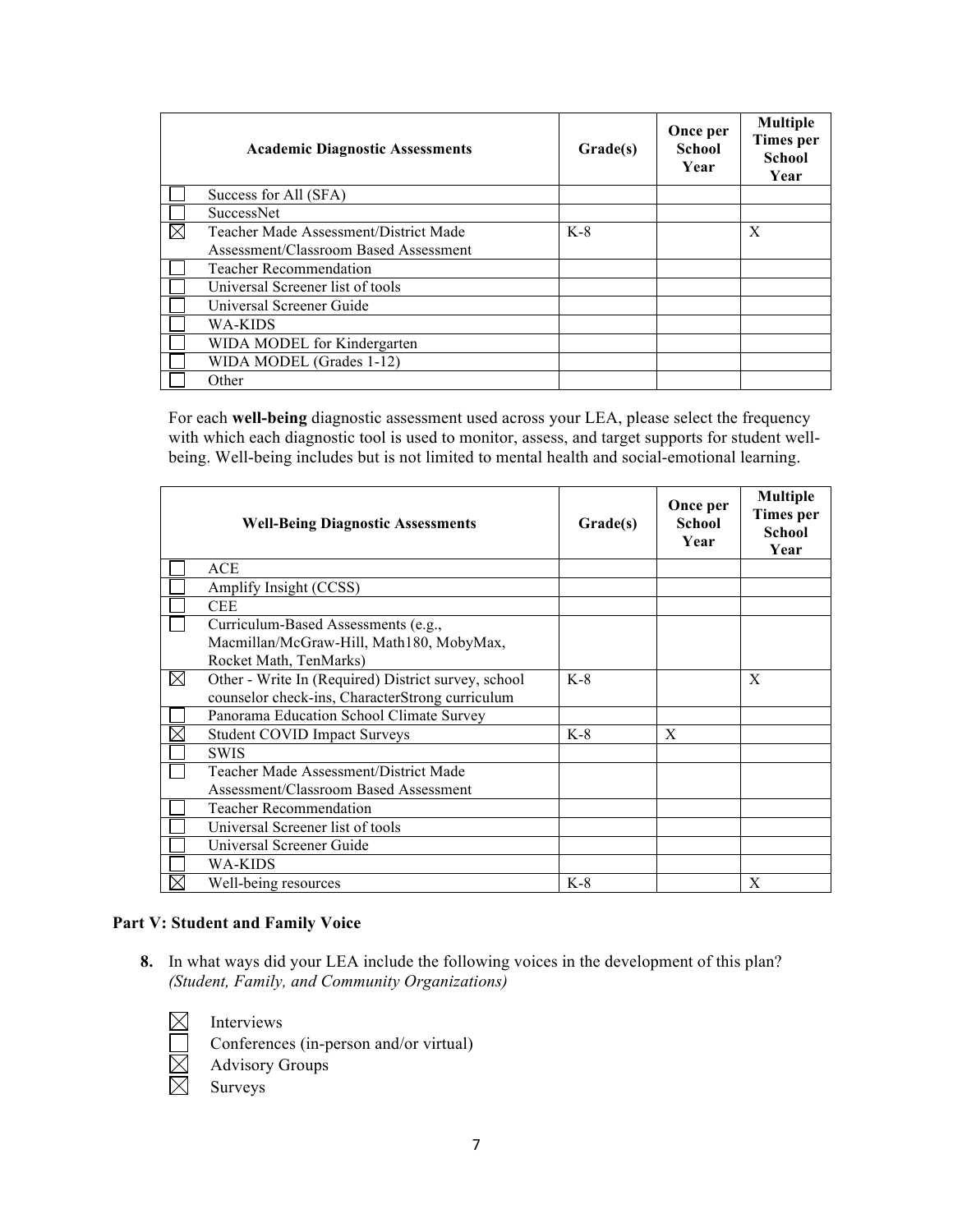#### **Part VI: Strategic Supports for Students**

**9.** Based on your LEA's review of equity analysis and student diagnostic assessment results, what student groups need additional time, support, and/or extracurricular activities for academic growth and/or for student well-being? (Select all that apply)

| American Indian/Alaskan Native         |
|----------------------------------------|
| Asian                                  |
| Black/African American                 |
| Hispanic/Latino of any race(s)         |
| Native Hawaiian/Other Pacific Islander |
| Two or More Races                      |
| White                                  |
| English language learners              |
| Low-income                             |
| Students with disabilities             |
| Students experiencing homelessness     |
| Students in foster care                |

# **Part VII: Strategic Supports for Identified Student Groups**

This section gathers details regarding the strategic supports provided to student groups, not universal supports provided under Part III of this survey.

**10.** Please select the specific strategies/interventions implemented to support student groups identified in your LEA's review of the equity analysis and student diagnostic assessment results. (Select all that apply)

| <b>Strategies</b> |                                                  |  |  |
|-------------------|--------------------------------------------------|--|--|
|                   | <b>Acceleration Academy</b>                      |  |  |
|                   | <b>Additional Instructional Time</b>             |  |  |
|                   | Before or After School                           |  |  |
|                   | <b>Additional School Days</b>                    |  |  |
|                   | <b>Balanced Calendar</b>                         |  |  |
|                   | Summer School                                    |  |  |
|                   | <b>Building Relationships</b>                    |  |  |
|                   | <b>Common Assessments</b>                        |  |  |
|                   | Early Learning (K-4 literacy)                    |  |  |
|                   | <b>Equitable Grading Practices</b>               |  |  |
|                   | <b>Extended Day Partnerships (CBOs)</b>          |  |  |
|                   | <b>Extracurricular Activities</b>                |  |  |
|                   | <b>High-quality Tutoring</b>                     |  |  |
|                   | <b>Inclusionary Practices</b>                    |  |  |
|                   | Mastery Learning/Project-Based learning          |  |  |
|                   | Multi-tiered System of Supports                  |  |  |
|                   | Narrowing Standards                              |  |  |
|                   | Professional Learning                            |  |  |
|                   | SEL and Mental Health Supports                   |  |  |
|                   | Strategic Staffing (teacher advocates, advisory, |  |  |
|                   | looping)                                         |  |  |
|                   | <b>Student Voice and Perception</b>              |  |  |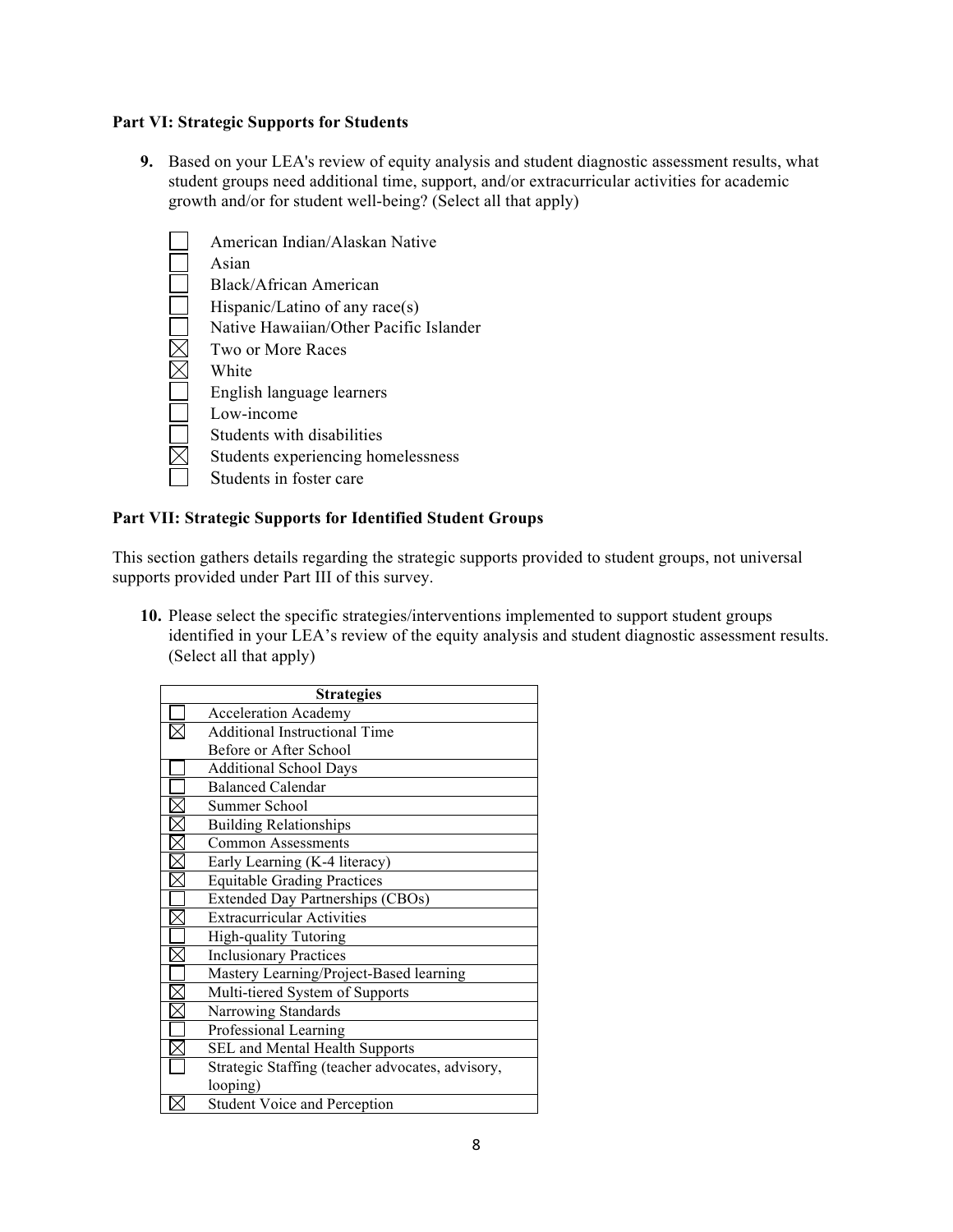#### **Strategies**

 $\boxtimes$ Transition Supports (Pre-K-Elem; Elem- MS; MS-HS; HS-post-secondary/ career/beyond)

**11.** Please select the specific **student group(s)** for whom the strategies/interventions are implemented.

| <b>Strategies</b> |                                                                            | <b>Student Group(s)</b>                            |
|-------------------|----------------------------------------------------------------------------|----------------------------------------------------|
|                   | <b>Acceleration Academy</b>                                                |                                                    |
|                   | <b>Additional Instructional Time</b>                                       | two or more races, white,                          |
|                   | Before or After School                                                     | students experiencing                              |
|                   |                                                                            | homelessness                                       |
|                   | <b>Additional School Days</b>                                              |                                                    |
|                   | <b>Balanced Calendar</b>                                                   |                                                    |
|                   | <b>Summer School</b>                                                       | two or more races, white,                          |
|                   |                                                                            | students experiencing                              |
|                   |                                                                            | homelessness                                       |
| $\boxtimes$       | <b>Building Relationships</b>                                              | two or more races, white,                          |
|                   |                                                                            | students experiencing                              |
|                   |                                                                            | homelessness                                       |
| $\boxtimes$       | <b>Common Assessments</b>                                                  | two or more races, white,                          |
|                   |                                                                            | students experiencing                              |
|                   |                                                                            | homelessness                                       |
| $\boxtimes$       | Early Learning (K-4 literacy)                                              | two or more races, white,                          |
|                   |                                                                            | students experiencing                              |
|                   |                                                                            | homelessness                                       |
| $\boxtimes$       | <b>Equitable Grading Practices</b>                                         | two or more races, white,                          |
|                   |                                                                            | students experiencing                              |
|                   |                                                                            | homelessness                                       |
|                   | Extended Day Partnerships (CBOs)                                           |                                                    |
|                   | <b>Extracurricular Activities</b>                                          | two or more races, white,                          |
|                   |                                                                            | students experiencing                              |
|                   |                                                                            | homelessness                                       |
|                   | High-quality Tutoring                                                      |                                                    |
|                   | <b>Inclusionary Practices</b>                                              | two or more races, white,                          |
|                   |                                                                            | students experiencing<br>homelessness              |
|                   |                                                                            |                                                    |
| $\bowtie$         | Mastery Learning/Project-Based learning<br>Multi-tiered System of Supports |                                                    |
|                   |                                                                            | two or more races, white,<br>students experiencing |
|                   |                                                                            | homelessness                                       |
| $\boxtimes$       | Narrowing Standards                                                        | two or more races, white,                          |
|                   |                                                                            | students experiencing                              |
|                   |                                                                            | homelessness                                       |
|                   | Professional Learning                                                      |                                                    |
| $\boxtimes$       | SEL and Mental Health Supports                                             | two or more races, white,                          |
|                   |                                                                            | students experiencing                              |
|                   |                                                                            | homelessness                                       |
|                   | Strategic Staffing (teacher advocates, advisory,                           |                                                    |
|                   | looping)                                                                   |                                                    |
| $\boxtimes$       | Student Voice and Perception                                               | two or more races, white,                          |
|                   |                                                                            | students experiencing                              |
|                   |                                                                            | homelessness                                       |
| $\boxtimes$       | Transition Supports (Pre-K-Elem; Elem-MS; MS-                              | two or more races, white,                          |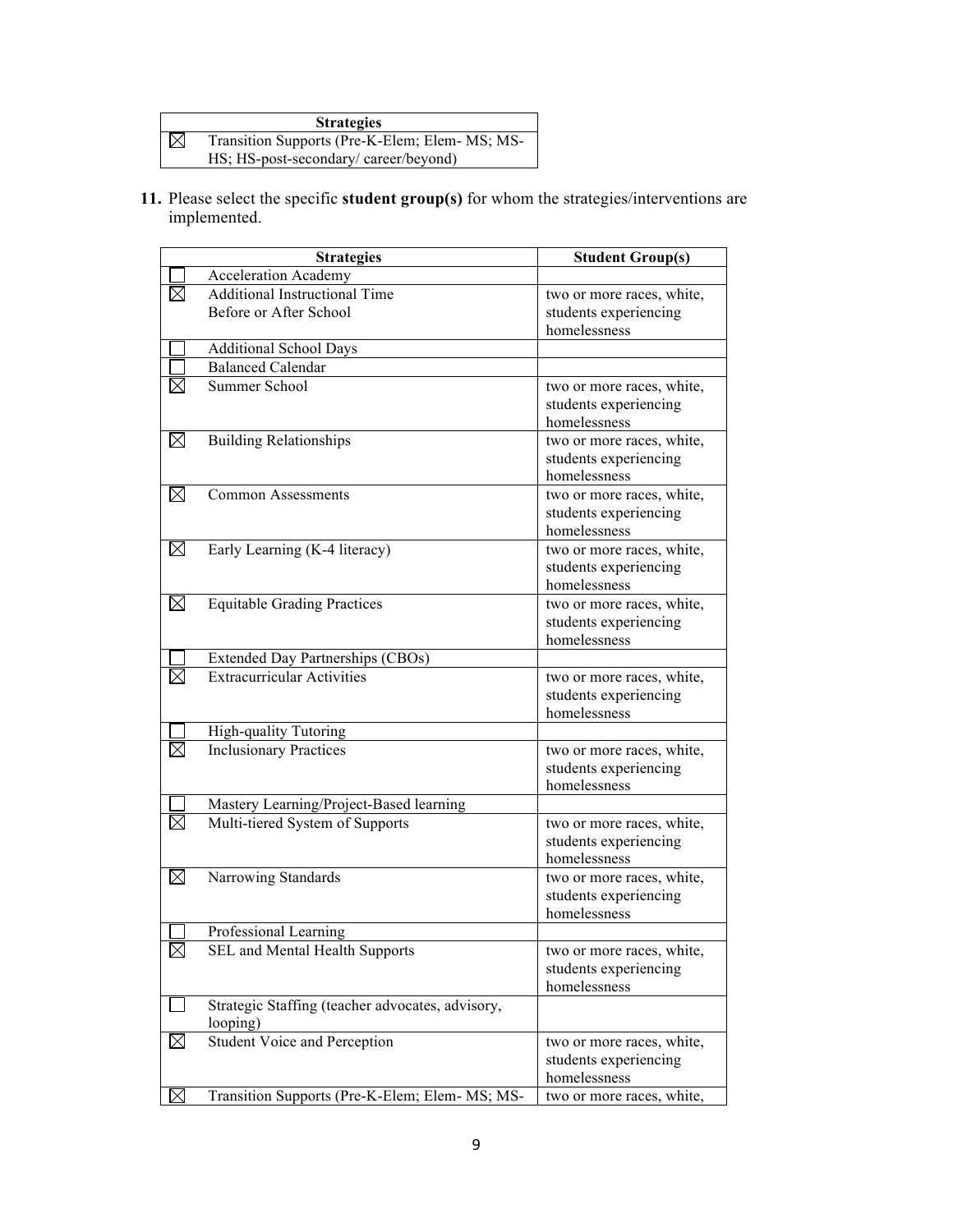| <b>Strategies</b>                     | <b>Student Group(s)</b> |
|---------------------------------------|-------------------------|
| HS; HS-post-secondary/ career/beyond) | students experiencing   |
|                                       | homelessness            |

**12.** Please select the specific **grade(s)** in which the strategies/interventions are implemented for the identified student groups.

| <b>Strategies</b> |                                                         | <b>Student Group(s)</b>               | Grade(s) |
|-------------------|---------------------------------------------------------|---------------------------------------|----------|
|                   | <b>Acceleration Academy</b>                             |                                       |          |
| ⊠                 | <b>Additional Instructional Time</b>                    | two or more races, white,             | $K-8$    |
|                   | Before or After School                                  | students experiencing                 |          |
|                   |                                                         | homelessness                          |          |
|                   | <b>Additional School Days</b>                           |                                       |          |
|                   | <b>Balanced Calendar</b>                                |                                       |          |
|                   | Summer School                                           | two or more races, white,             | $K-8$    |
|                   |                                                         | students experiencing                 |          |
|                   |                                                         | homelessness                          |          |
| $\boxtimes$       | <b>Building Relationships</b>                           | two or more races, white,             | $K-8$    |
|                   |                                                         | students experiencing                 |          |
|                   |                                                         | homelessnesstwo or more               |          |
|                   |                                                         | races, white, students                |          |
|                   |                                                         | experiencing homelessness             |          |
| $\boxtimes$       | <b>Common Assessments</b>                               | two or more races, white,             | $K-8$    |
|                   |                                                         | students experiencing<br>homelessness |          |
| ⊠                 | Early Learning (K-4 literacy)                           | two or more races, white,             | $K-8$    |
|                   |                                                         | students experiencing                 |          |
|                   |                                                         | homelessness                          |          |
| $\boxtimes$       | <b>Equitable Grading Practices</b>                      | two or more races, white,             | $K-8$    |
|                   |                                                         | students experiencing                 |          |
|                   |                                                         | homelessness                          |          |
|                   | Extended Day Partnerships (CBOs)                        |                                       |          |
| $\boxtimes$       | <b>Extracurricular Activities</b>                       | two or more races, white,             | $K-8$    |
|                   |                                                         | students experiencing                 |          |
|                   |                                                         | homelessness                          |          |
|                   | High-quality Tutoring                                   |                                       |          |
| $\bowtie$         | <b>Inclusionary Practices</b>                           | two or more races, white,             | $K-8$    |
|                   |                                                         | students experiencing                 |          |
|                   |                                                         | homelessness                          |          |
|                   | Mastery Learning/Project-Based learning                 |                                       |          |
| $\boxtimes$       | Multi-tiered System of Supports                         | two or more races, white,             | $K-8$    |
|                   |                                                         | students experiencing                 |          |
|                   |                                                         | homelessness                          |          |
| $\boxtimes$       | Narrowing Standards                                     | two or more races, white,             | $K-8$    |
|                   |                                                         | students experiencing                 |          |
|                   |                                                         | homelessness                          |          |
| $\bowtie$         | Professional Learning<br>SEL and Mental Health Supports |                                       | $K-8$    |
|                   |                                                         | two or more races, white,             |          |
|                   |                                                         | students experiencing<br>homelessness |          |
|                   | Strategic Staffing (teacher advocates, advisory,        |                                       |          |
|                   | looping)                                                |                                       |          |
| $\boxtimes$       | Student Voice and Perception                            | two or more races, white,             | $K-8$    |
|                   |                                                         | students experiencing                 |          |